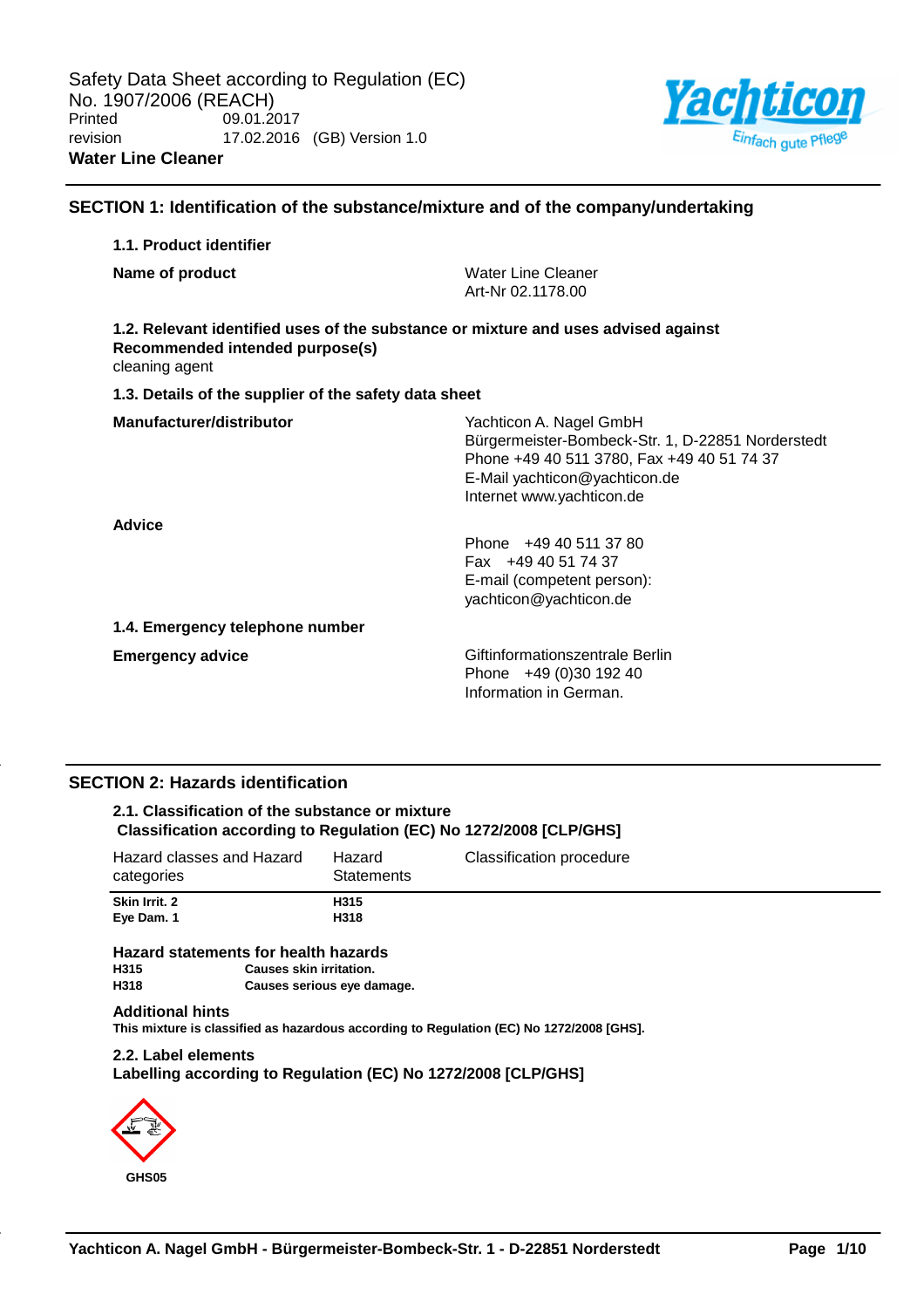

## **Signal word Danger Hazard statements for health hazards H315 Causes skin irritation. H318 Causes serious eye damage. Precautionary Statements General** P102 Keep out of reach of children. **Prevention** P280 Wear protective gloves/protective clothing/eye protection/face protection. **Response** P305 + P351 + P338 IF IN EYES: Rinse cautiously with water for several minutes. Remove contact lenses, if present and easy to do. Continue rinsing. P310 Immediately call a POISON CENTER/doctor/.... P362 + P364 Take off contaminated clothing and wash it before reuse. **Hazardous ingredients for labeling** fatty alcohol alkoxylates, oxalic acid dihydrate **2.3. Other hazards**

#### **Results of PBT and vPvB assessment**

The substances in the mixture do not meet the PBT/vPvB criteria according to REACH, annex XIII.

## **SECTION 3: Composition/ information on ingredients**

## **3.1. Substances**

not applicable

## **3.2. Mixtures**

**Hazardous ingredients**

| <b>CAS No</b> | <b>EC No</b>   | <b>Name</b>               | [%<br>weight] | <b>Classification according to</b><br><b>Regulation (EC) No 1272/2008 [CLP/</b><br><b>GHS1</b> |
|---------------|----------------|---------------------------|---------------|------------------------------------------------------------------------------------------------|
| 7647-01-0     | 231-595-7      | hydrochloric acid         | 1 < 3         | Skin Corr. 1B, H314 / STOT SE 3, H335 /<br>Met. Corr. 1, H290 /**                              |
| 6153-56-6     | 205-634-3      | oxalic acid dihydrate     | 3 < 5         | Acute Tox. 4, H302 / Acute Tox. 4,<br>H312 / Eye Dam. 1, H318                                  |
| 7664-38-2     | 231-633-2      | phosphoric acid           | $3 - 5$       | Skin Corr. 1B, H314 / Metal Corr. 1,<br>H290 $1 * 1 **$                                        |
|               | <b>Polymer</b> | fatty alcohol alkoxylates | 1 < 3         | <b>Skin Irrit. 2. H315</b>                                                                     |
| <b>REACH</b>  |                |                           |               |                                                                                                |

| <b>REACH registration number</b> |
|----------------------------------|
| 01-2119484862-27-XXXX            |
| 01-2119534576-33-XXXX            |
| 01-2119485924-24-XXXX            |
| 02-2119548508-30-XXXX            |
|                                  |

## **Additional advice**

\*\* Substance-specific threshold values were taken into account for the classification of the product.

**Labelling for contents according to regulation (EC) No 648/2004, annex VII** less than 5 % anionic surfactants less than 5 % non-ionic surfactants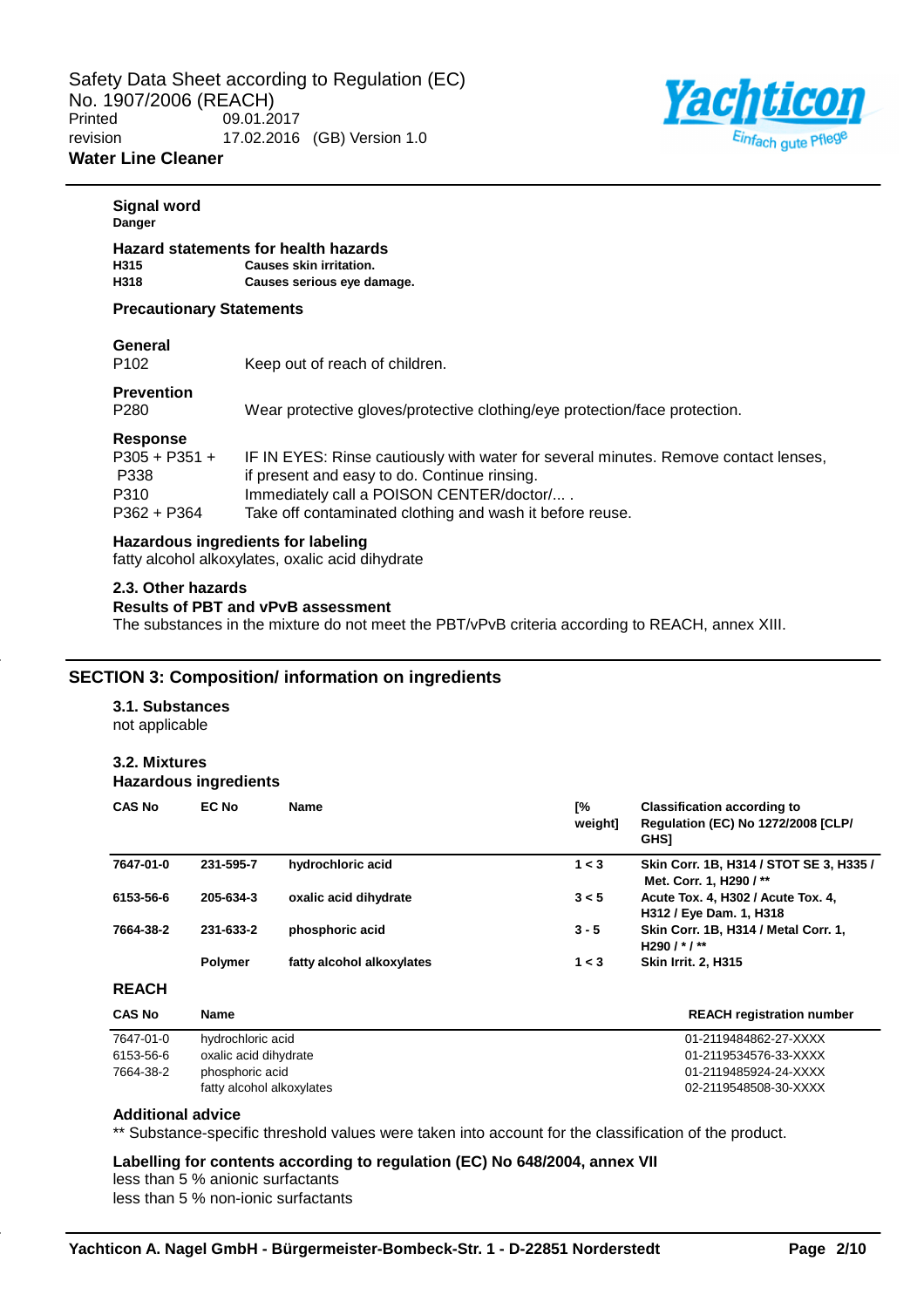

## **SECTION 4: First aid measures**

## **4.1. Description of first aid measures**

## **General information**

Remove moisted clothing immediately. In the event of persistent symptoms receive medical treatment.

#### **In case of inhalation** Ensure of fresh air.

**In case of skin contact** In case of contact with skin wash off with water.

#### **In case of eye contact**

In case of contact with eyes rinse thoroughly with water. Remove contact lenses. Call for a doctor immediately.

## **In case of ingestion**

Do not induce vomiting. Seek medical advice immediately. Rinse out mouth and give plenty of water to drink.

#### **4.2. Most important symptoms and effects, both acute and delayed** No information available.

**4.3. Indication of any immediate medical attention and special treatment needed** No information available.

## **SECTION 5: Firefighting measures**

## **5.1. Extinguishing media**

**Suitable extinguishing media** Product does not burn, fire-extinguishing activities according to surrounding. Alcohol-resistant foam Dry fire-extinguishing substance Carbon dioxide Water spray jet

**Unsuitable extinguishing media** Full water jet

## **5.2. Special hazards arising from the substance or mixture**

In the case of thermal decomposition formation of dangerous gases possible. The product itself does not burn.

## **5.3. Advice for firefighters**

## **Special protective equipment for fire-fighters**

Use breathing apparatus with independent air supply ( isolated ).

## **Additional information**

Fire residues and contaminated firefighting water must be disposed of in accordance with the local regulations.

High risk of slipping due to leakage / spillage of product.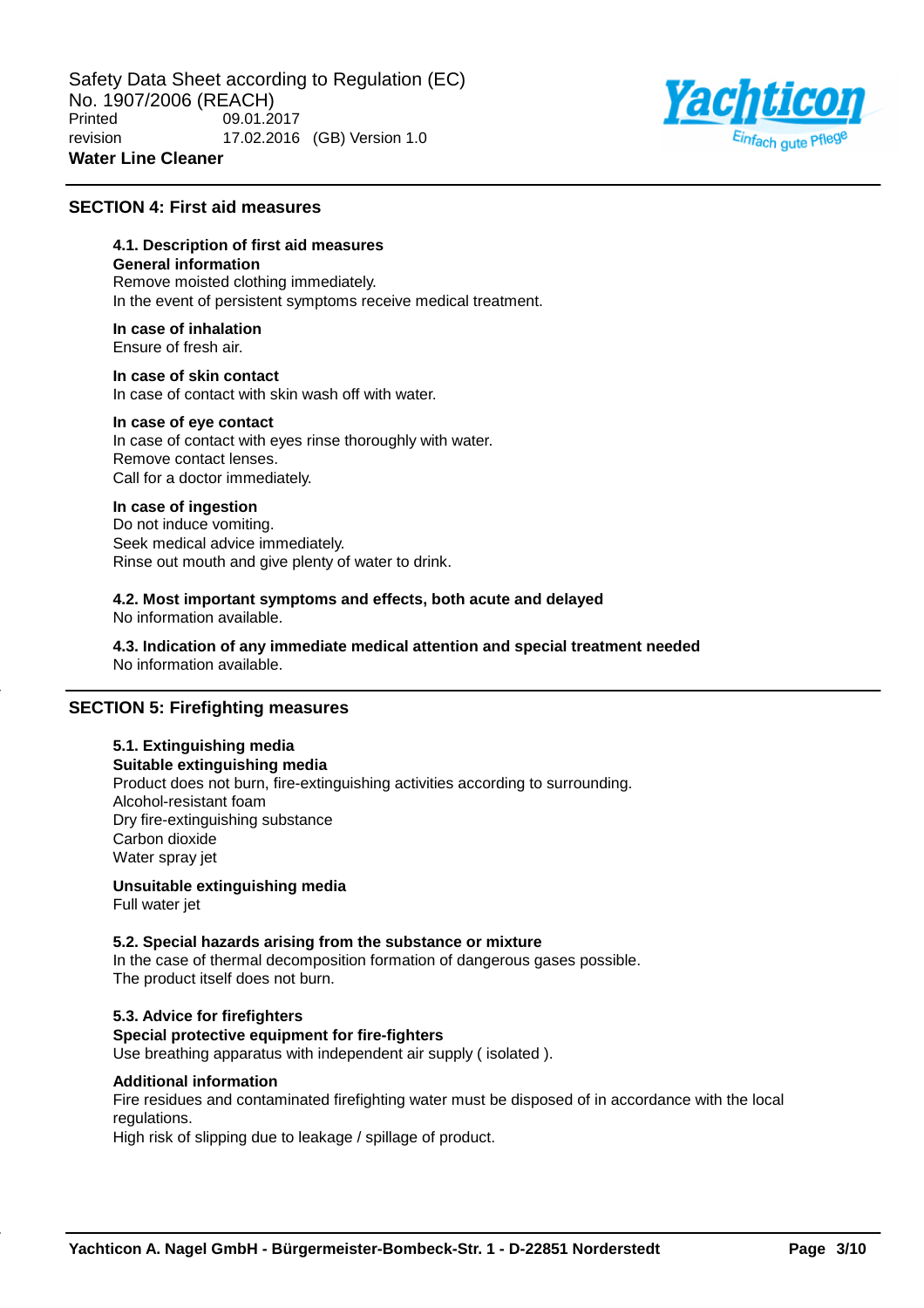

## **SECTION 6: Accidental release measures**

## **6.1. Personal precautions, protective equipment and emergency procedures**

## **For non-emergency personnel**

Use personal protective clothing. High risk of slipping due to leakage/spillage of product. Avoid contact with clothing, skin and eyes.

## **6.2. Environmental precautions**

Do not discharge into the drains/surface waters/groundwater.

## **6.3. Methods and material for containment and cleaning up**

Take up with absorbent material (e.g. sand, kieselguhr, acid binder, general-purpose binder, sawdust). After taking up the material dispose according to regulation.

## **6.4. Reference to other sections**

Safe handling: see section 7 Disposal: see section 13 Personal protection equipment: see section 8 Emergency telephone number: see section 1

## **SECTION 7: Handling and storage**

## **7.1. Precautions for safe handling**

#### **Advice on safe handling**

Avoid contact with skin and eyes. Take the usual precautions when handling with chemicals.

## **General protective measures**

Avoid contact with the skin. Avoid contact with the eyes.

## **Hygiene measures**

Clean skin thoroughly after working. At work do not eat, drink and smoke. Remove soiled or soaked clothing immediately.

## **7.2. Conditions for safe storage, including any incompatibilities Requirements for storage rooms and vessels**

Keep in closed original container.

**Advice on storage compatibility** Do not store together with food.

## **Further information on storage conditions**

Keep container dry and tightly closed.

**Storage group** 12

## **7.3. Specific end use(s)**

No information available.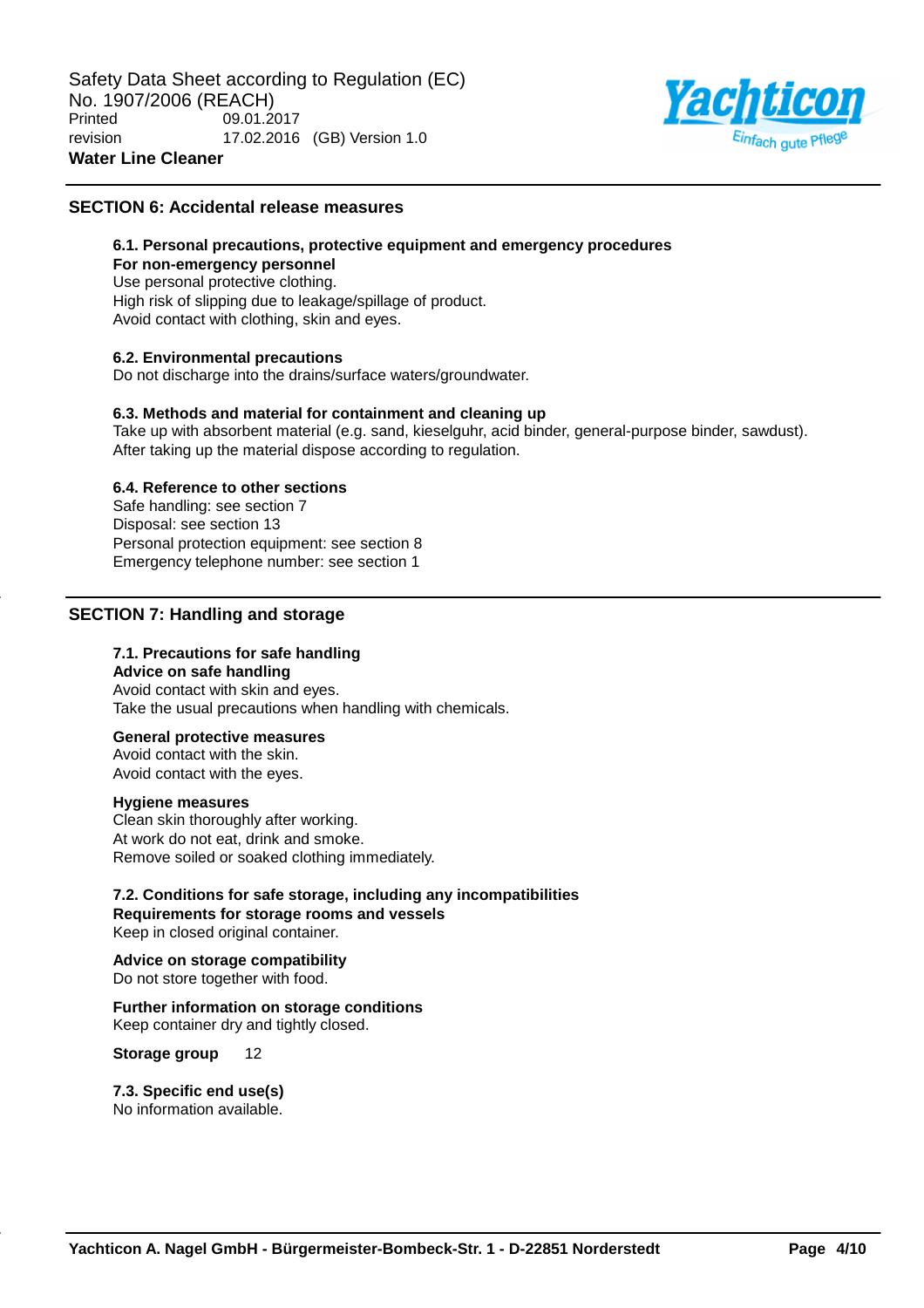

## **SECTION 8: Exposure controls/personal protection**

#### **8.1. Control parameters**

## **Indicative occupational exposure limit values (91/322/EEC, 2000/39/EC, 2006/15/EC or 2009/161/EU)**

| <b>CAS No</b>            | Name                  | Code                    | [mg/m3]<br>[ppm]                         | Remark |
|--------------------------|-----------------------|-------------------------|------------------------------------------|--------|
| 7664-38-2                | phosphoric acid       | 8 hours                 | 1                                        |        |
| <b>DNEL-/PNEC-values</b> |                       | Short-term              | $\overline{2}$                           |        |
| <b>DNEL</b> worker       |                       |                         |                                          |        |
| <b>CAS No</b>            | Substance name        | Value                   | Code                                     | Remark |
| 6153-56-6                | oxalic acid dihydrate | 4,03 mg/m3              | DNEL long-term inhalative<br>(systemic)  |        |
|                          |                       | 2,29 mg/kg<br>bw/day    | DNEL long-term dermal (systemic)         |        |
|                          |                       | $0,69$ mg/m $3$         | DNEL acute dermal, short-term<br>(local) |        |
| 7647-01-0                | hydrochloric acid     | $15 \text{ mg/m}$       | DNEL acute inhalative (local)            |        |
| 7664-38-2                | phosphoric acid       | $2,92 \,\mathrm{mg/m}$  | DNEL long-term inhalative (local)        |        |
| <b>DNEL Consumer</b>     |                       |                         |                                          |        |
| <b>CAS No</b>            | Substance name        | Value                   | Code                                     | Remark |
| 6153-56-6                | oxalic acid dihydrate | $1,14$ mg/m3            | DNEL long-term inhalative<br>(systemic)  |        |
|                          |                       | $1,14$ mg/kg            | DNEL long-term dermal (systemic)         |        |
|                          |                       | $0,35 \, \text{mg/m}$ 3 | DNEL acute dermal, short-term<br>(local) |        |
| 7647-01-0                | hydrochloric acid     | 8 mg/m3                 | DNEL long-term inhalative (local)        |        |
| 7664-38-2                | phosphoric acid       | 0,73                    | DNEL long-term inhalative (local)        |        |
| <b>PNEC</b>              |                       |                         |                                          |        |
| <b>CAS No</b>            | Substance name        | Value                   | Code                                     | Remark |
| 6153-56-6                | oxalic acid dihydrate | $0,01622 \text{ mg/l}$  | PNEC aquatic, marine water               |        |
|                          |                       | 0,1622 mg/l             | PNEC aquatic, freshwater                 |        |
| 7647-01-0                | hydrochloric acid     | $0,036$ mg/l            | PNEC aquatic, freshwater                 |        |
|                          |                       | $0,036$ mg/l            | PNEC aquatic, marine water               |        |
|                          |                       | $0,045 \text{ mg/l}$    | PNEC aquatic, intermittent release       |        |
|                          |                       | 0,036 mg/l              | PNEC sewage treatment plant (STP)        |        |

## **8.2. Exposure controls**

#### **Respiratory protection**

Not necessary with adequate exhaust ventilation.

## **Hand protection**

Glove material specification [make/type, thickness, permeation time/life, wetting resistance]: Nitril, 0,4 mm, 60 min, 480 min. e.g. "Camatril Profi" (KCL GmbH, Email: Vertrieb@kcl.de)

The selection of the suitable gloves does not only depend on different material, but also on further marks of quality and varies from manufacturer to manufacturer.

The exact breakthrough time of the glove material can be requested from the protective glove manufacturer and must be observed.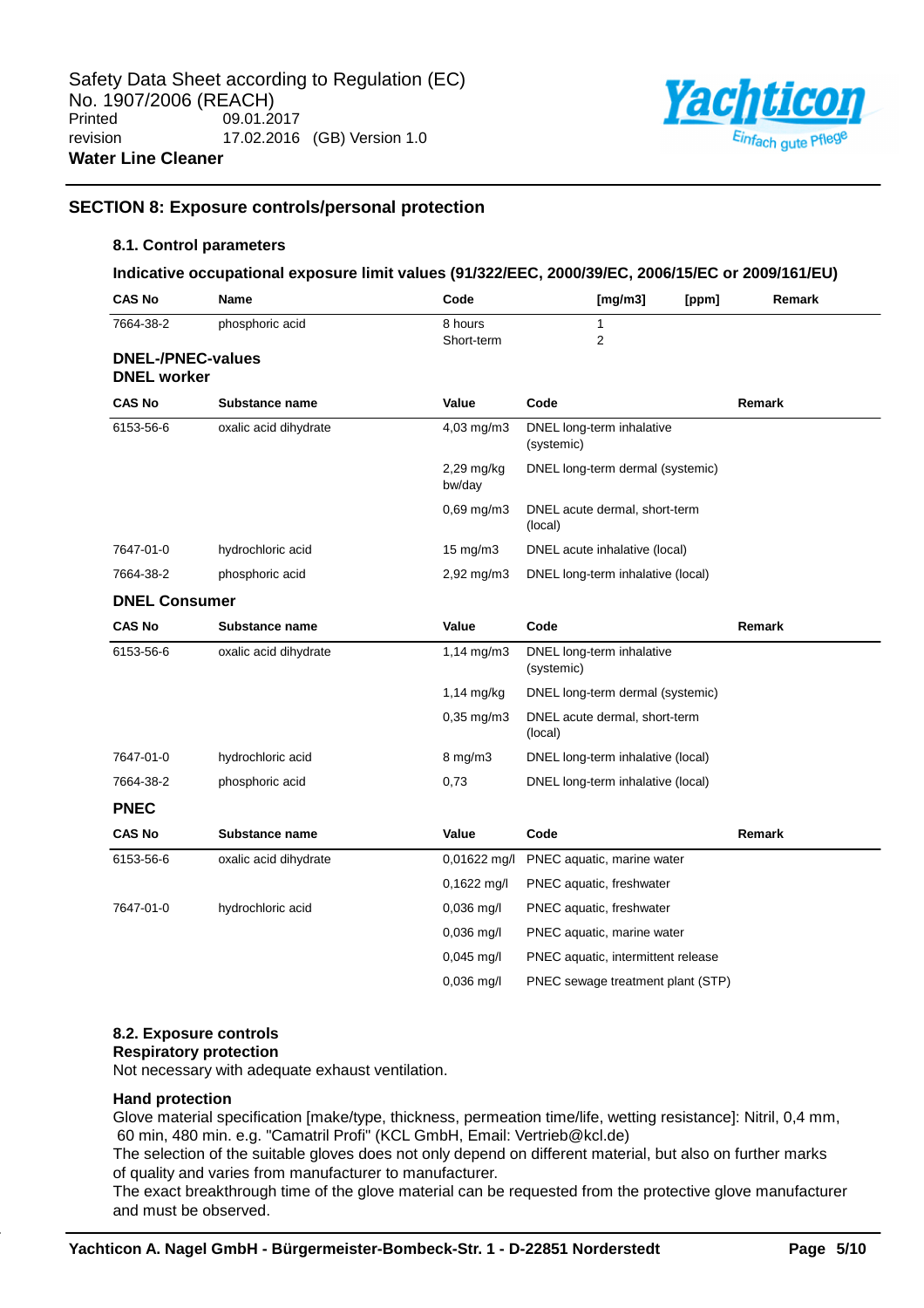

## **Eye protection** tightly fitting goggles **Other protection measures** protective clothing **Appropriate engineering controls** Ensure good ventilation, where necessary use fume hood. **SECTION 9: Physical and chemical properties 9.1. Information on basic physical and chemical properties Appearance** liquid **Colour** light yellow **Odour** characteristic **Odour threshold** not determined **Important health, safety and environmental information** Value **Temperature** at Method Remark **pH value**  $\times 1$   $\times 20^{\circ}$ C **Boiling temperature / boiling range** not determined **Melting point / Freezing point** not determined **Flash point** not applicable **Vapourisation rate** not determined **Flammable (solid)** not determined **Flammability (gas)** not determined **Ignition temperature** not determined **Self ignition temperature** The product is not selfigniting. **Lower explosion limit** not determined **Upper explosion limit** not determined **Vapour pressure** not determined **Relative density** 1,05 - 1,07 g/ cm3 20 °C **Vapour density** not determined **Solubility in water 20 °C** and **20 °C** and **20 °C** multimiscible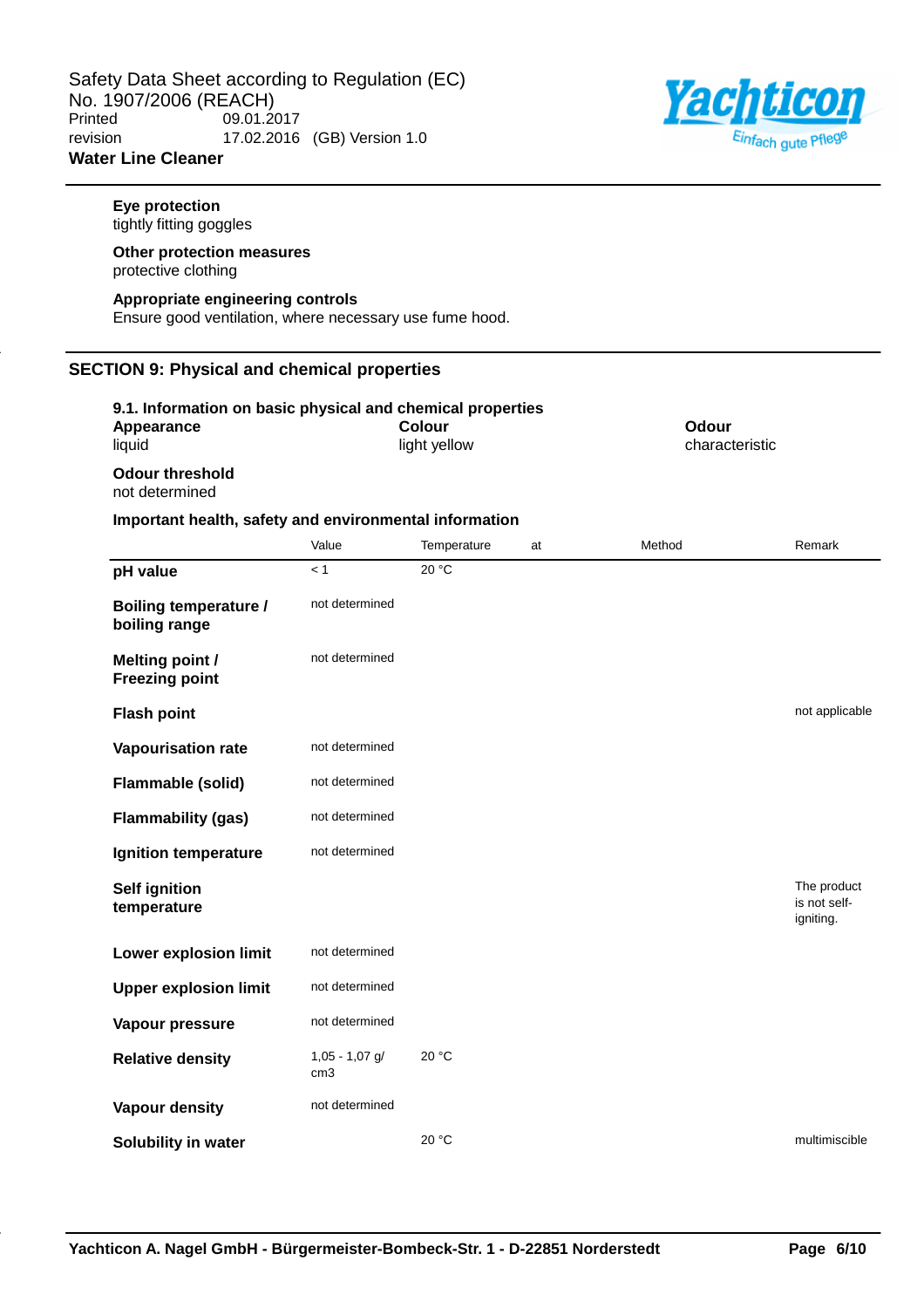Safety Data Sheet according to Regulation (EC) No. 1907/2006 (REACH)<br>Printed 09.01.2 09.01.2017 revision 17.02.2016 (GB) Version 1.0 **Water Line Cleaner**



|                                                                | Value           | Temperature | at | Method           | Remark |
|----------------------------------------------------------------|-----------------|-------------|----|------------------|--------|
| Solubility/other                                               | not determined  |             |    |                  |        |
| <b>Partition coefficient n-</b><br>octanol/water (log P<br>O/W | not determined  |             |    |                  |        |
| <b>Decomposition</b><br>temperature                            | not determined  |             |    |                  |        |
| <b>Viscosity dynamic</b>                                       | 11 <sub>s</sub> | 20 °C       |    | <b>DIN 53211</b> |        |
| <b>Oxidising properties</b><br>No information available.       |                 |             |    |                  |        |
| <b>Explosive properties</b><br>The product is not explosive.   |                 |             |    |                  |        |
| 9.2. Other information<br>Refer to technical data sheet.       |                 |             |    |                  |        |

## **SECTION 10: Stability and reactivity**

#### **10.1. Reactivity**

No information available.

#### **10.2. Chemical stability**

Stable under normal conditions of use. Stable under recommended storage conditions.

## **10.3. Possibility of hazardous reactions**

No hazardous reactions known.

#### **10.4. Conditions to avoid**

Avoid heat and frost.

#### **10.5. Incompatible materials Substances to avoid Chlorine**

## **10.6. Hazardous decomposition products**

Hydrogen chloride (HCl) Concerning possible decomposition products see section 5.

#### **Thermal decomposition**

Remark No decomposition if used as directed.

## **Additional information**

As a general rule we recommend avoiding the contact with strong chemical reagents, such as acids, bases, reductors and oxidizers.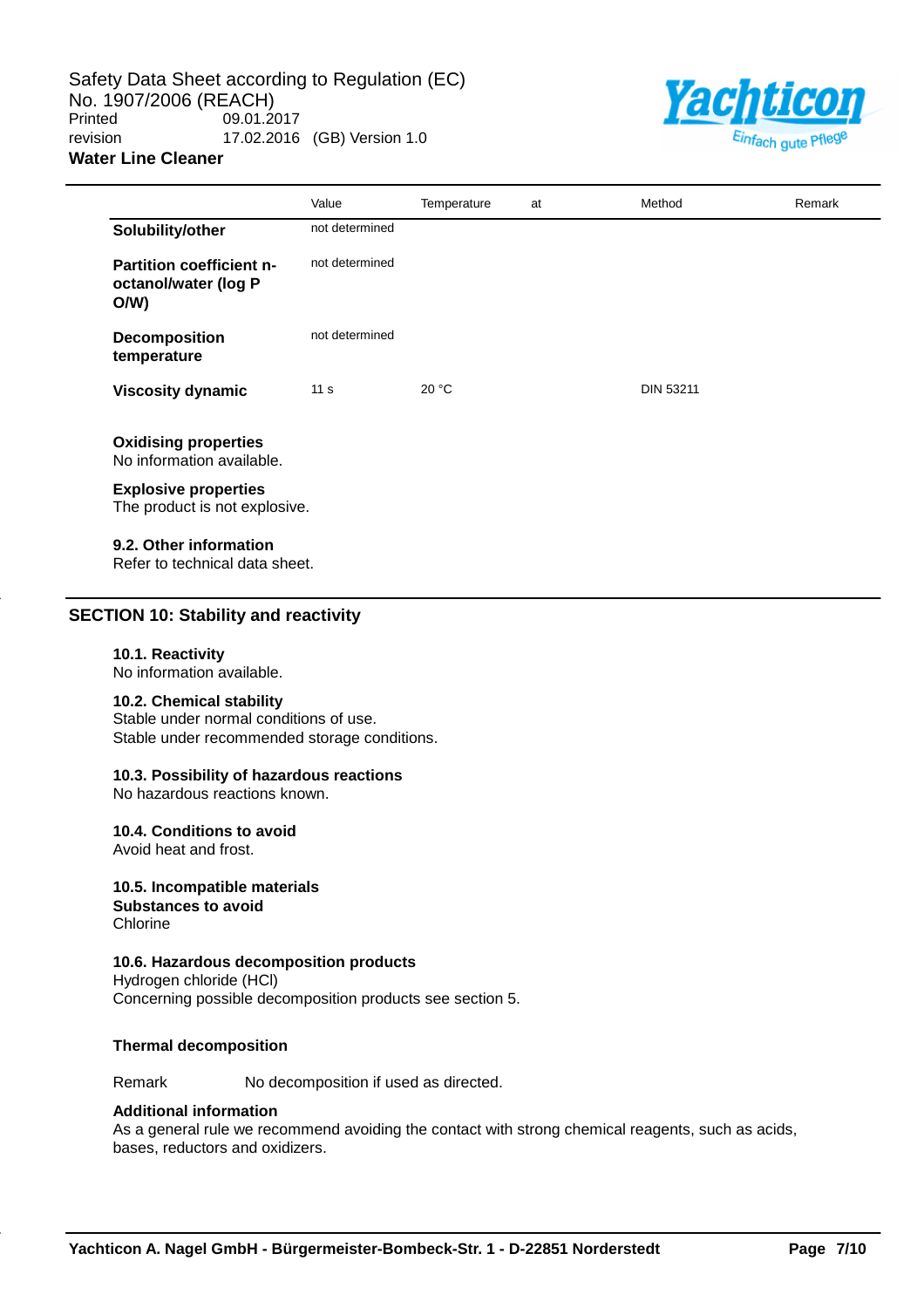

## **SECTION 11: Toxicological information**

## **11.1. Information on toxicological effects**

#### **Acute toxicity/Irritation/Sensitization**

|                           | Value/Validation                          | <b>Species</b> | Method | Remark |
|---------------------------|-------------------------------------------|----------------|--------|--------|
| <b>Skin irritation</b>    | Irritant to skin and<br>mucous membranes. |                |        |        |
| Eye irritation            | risk of strong eye injuries               |                |        |        |
| <b>Skin sensitization</b> | No known sensitization.                   |                |        |        |

#### **Additional information**

The product should be handled with the care usual when dealing with chemicals. Further hazardous properties can not be excluded.

## **SECTION 12: Ecological information**

#### **12.1. Toxicity**

No information available.

## **12.2. Persistence and degradability**

No information available.

## **12.3. Bioaccumulative potential**

No information available.

#### **12.4. Mobility in soil**

No information available.

## **12.5. Results of PBT and vPvB assessment**

The substances in the mixture do not meet the PBT/vPvB criteria according to REACH, annex XIII.

#### **12.6. Other adverse effects General regulation**

Do not allow uncontrolled leakage of product into the environment. The surfactant(s) contained in this preparation complies(comply) with the biodegradability criteria as laid down in Regulation (EC) No.648/2004 on detergents.

## **SECTION 13: Disposal considerations**

## **13.1. Waste treatment methods**

## **Recommendations for the product**

There are no harmonised regulations on the disposal of chemicals in the member states of the EU. In Germany the Recycling and Waste Management Act (KrWG) stipulates recycling as a requirement. This means that a distinction must be made between "wastes for recycling" and "wastes for disposal". Particular aspects - in the main concerning delivery - are also governed by the Laender.

## **Recommendations for packaging**

Disposal according to official regulations.

**Recommended cleansing agent** water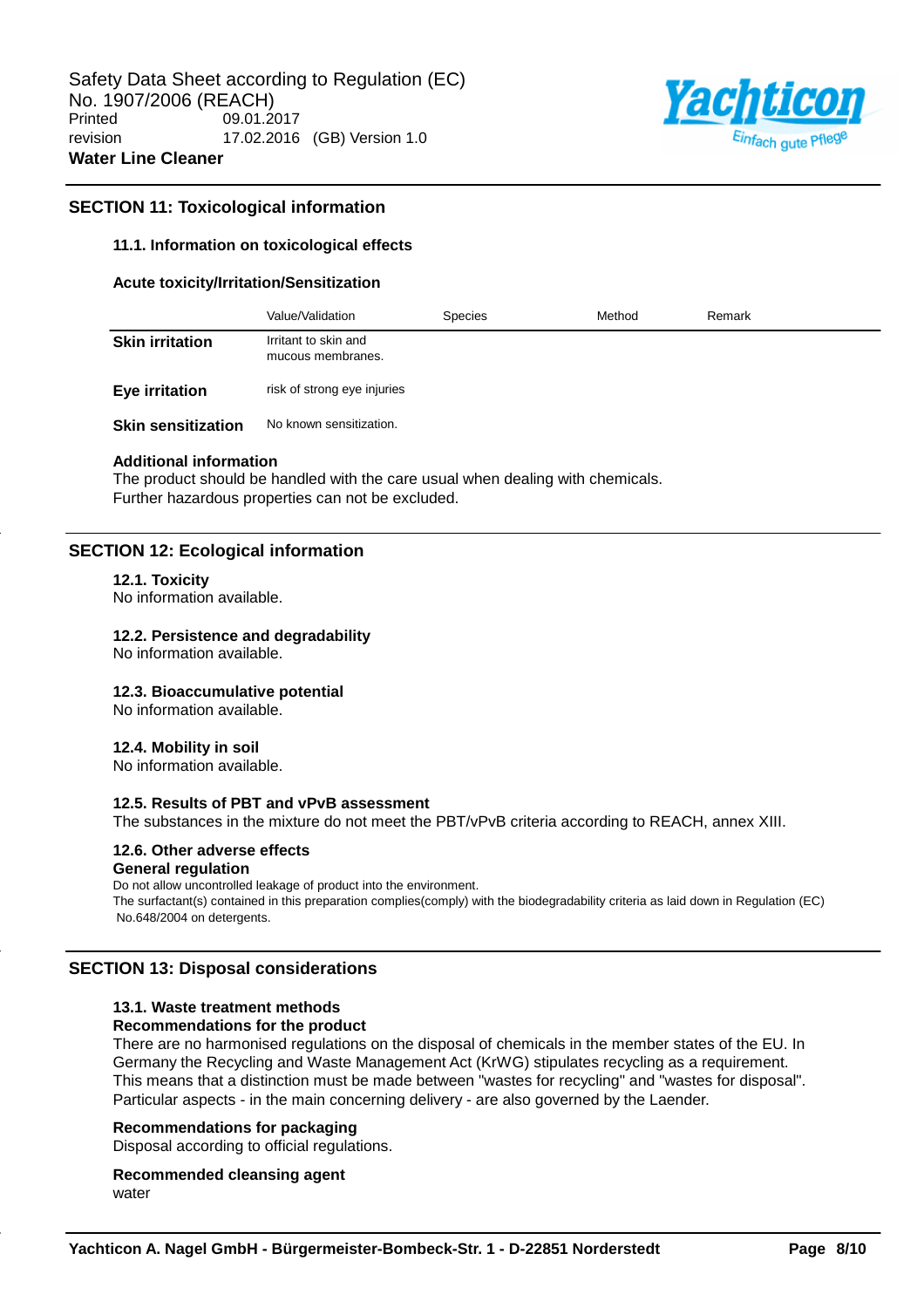

## **General information**

Allocation of the waste number has to be done according to the EWC directive industry- and processspecific.

## **SECTION 14: Transport information**

|                                     | <b>ADR/RID</b> | <b>IMDG</b> | <b>IATA-DGR</b> |
|-------------------------------------|----------------|-------------|-----------------|
| 14.1. UN number                     | ۰              | ۰           | ۰               |
| 14.2. UN proper shipping -<br>name  |                | ۰           | ۰               |
| 14.3. Transport hazard<br>class(es) | $\blacksquare$ | ۰           | ۰               |
| 14.4. Packing group                 | ۰              | ٠           | ٠               |
| 14.5. Environmental<br>hazards      | ۰              | ٠           | ۰               |

## **14.6. Special precautions for user**

No information available.

**14.7. Transport in bulk according to Annex II of MARPOL 73/78 and the IBC Code** No information available.

## **Transport/further information**

No dangerous goods as defined by the transport regulations - ADR/RID, IMDG, ICAO/IATA-DGR.

## **SECTION 15: Regulatory information**

## **15.1. Safety, health and environmental regulations/legislation specific for the substance or mixture**

**National regulations**

**Water hazard class** 2 Manufacturer specifications hazardous to water

## **15.2. Chemical Safety Assessment**

No information available.

## **SECTION 16: Other information**

#### **Training advice**

See the technical data sheet for more information.

#### **Recommended uses and restrictions**

National and local regulations concerning chemicals shall be observed.

#### **Further information**

The national special regulations have to be implemented by each user their own responsibility! The information contained herein is based on the state of our knowledge. It characterizes the product with regard to the appropriate safety precautions. It does not represent a guarantee of the properties of the product.